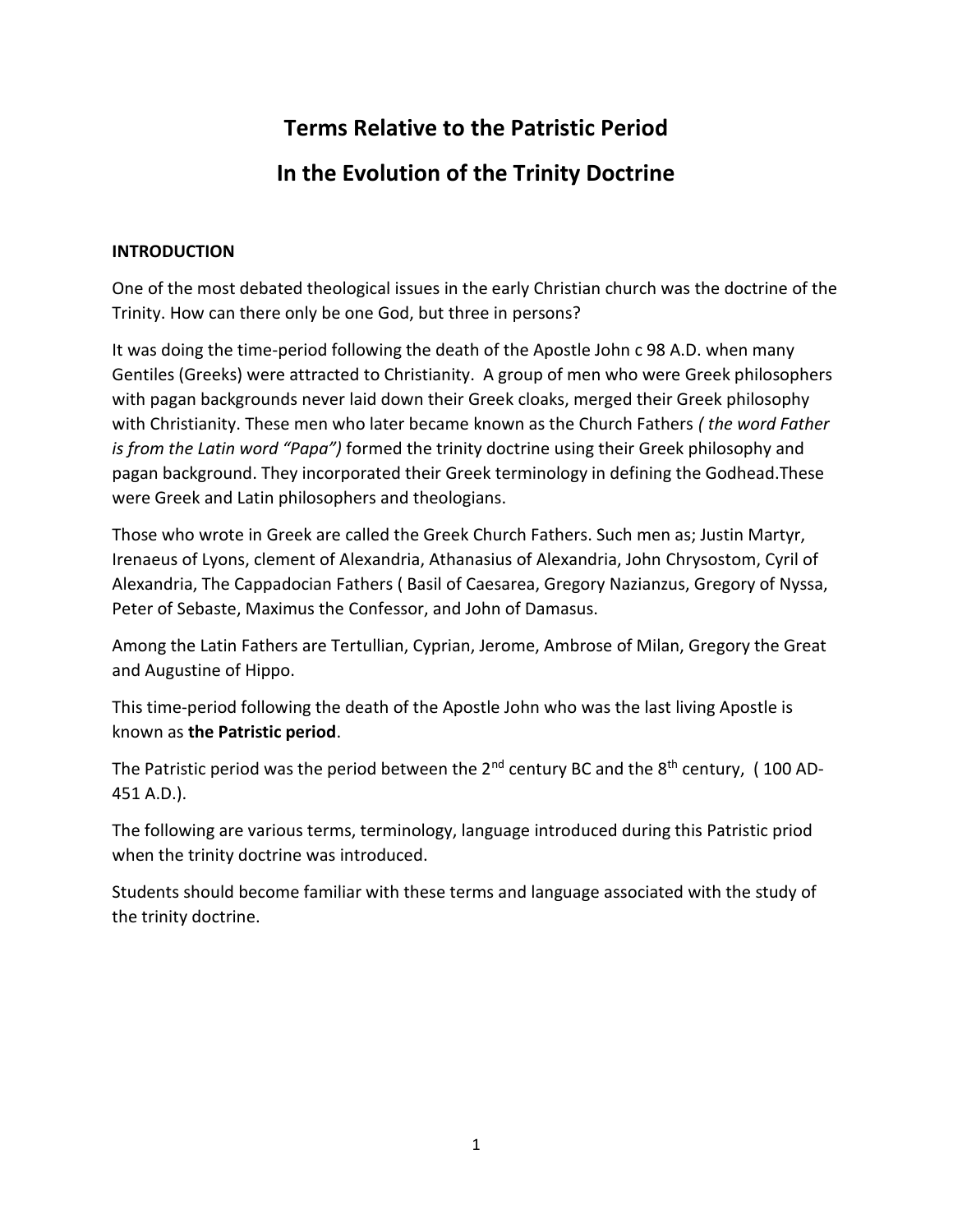## **Terminology**

**1. Monarchianism**

## **Defined: "Monarchianism"** (mono**–"one";** arche**–"rule")**

Monarchianism is a Christian theology that emphasizes God as one indivisible being, in direct contrast to Trinitarianism, which defines the Godhead as three coeternal, consubstantial, coimmanent, and equally divine hypostases.

Monarchianism had two primary forms.

- **Dynamic Monarchianism** is the view that Jesus was not in His nature God. It is the view that God existed in Jesus, just as God exist in all of us – but that God existed in Jesus in a particularly powerful way. Jesus was God because God inhabited Him.
- **Modalistic Monarchianism,** also known as **Modalism**, is the view that God variously manifested Himself as the Father (Primarily in the Old Testament), other times as the Son ( Primarily from Jesus' conception to His ascension), and other times as the Holy Spirit ( primarily after Jesus' ascension into Heaven).

God is not three persons, rather Modalistic Monarchianism/ Modalism teaches that God has simply revealed Himself in three different modes.

**2. Sabellianism:** Sabellianism, named after Sabellius, an influential early proponent of Modalistic Monarchianism or Modalsim. God is not three persons, rather God has simply revealed Himself in three different modes as Father, Son and Holy Spirit.

Other early proponents of modalism in the early church was. . .

- **Noetus** a presbyter of the church of Asia Minor about AD 230
- **Praxas** was a Monarchian from Asia Minor who lived in the end of the 2nd century/beginning of the 3rd century. He believed in the unity of the Godhead and vehemently disagreed with any attempt at division of the personalities or personages of the Father, Son, and Holy Spirit in the Christian Church.
- **3. Patripassianism:** Another aspect of Modalistic Monarchianism, Modalism, Sabellianism, is **Patripassianism,** which is the view that it was God the Father who became incarnate, suffered, died, and was resurrected. Patripassianism essentially teaches that God the Father became His own Son.

Those who hold to a oneness position on the Godhead are called by Trinitarians as **Modalist**. The term **Modalism** has been attached to the Oneness doctrine (teaching).

Many Pentecostal Oneness claim Modalism as the basis of their position on the Godhead. This has caused much controversy and mis-interpretation.